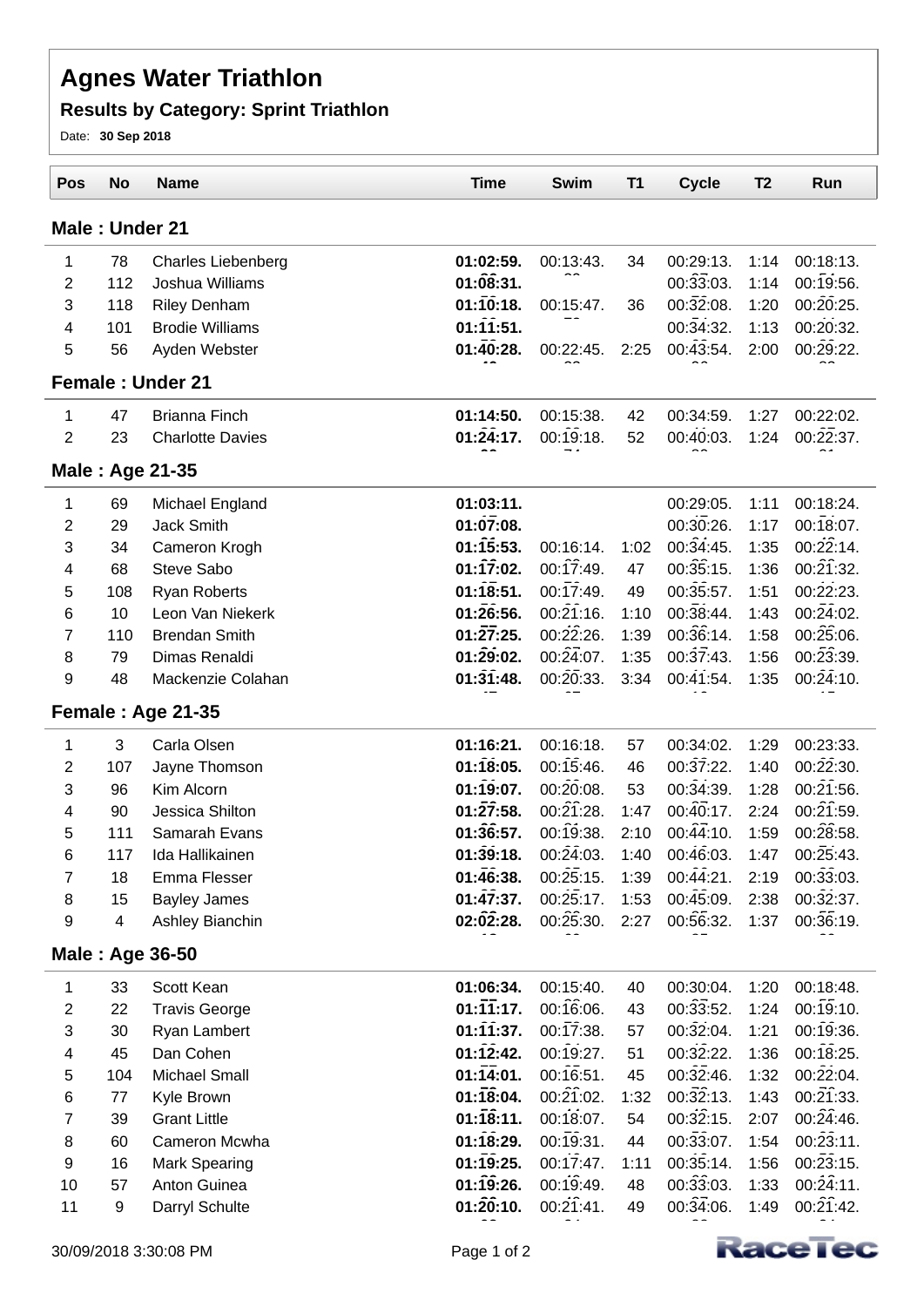| Pos              | No           | <b>Name</b>            | <b>Time</b>            | <b>Swim</b>            | T1   | <b>Cycle</b>                       | T <sub>2</sub> | Run                    |
|------------------|--------------|------------------------|------------------------|------------------------|------|------------------------------------|----------------|------------------------|
| 12               | 21           | Ken Wood               | 01:21:36.              | 00:21:12.              | 1:07 | 00:34:46.                          | 1:42           | 00:22:48.              |
| 13               | 59           | Darren Martin          | $01:\!22:06.$          | 00:16:17.              | 1:35 | 00:37:30.                          | 2:09           | 00:24:32.              |
| 14               | 5            | <b>Clinton James</b>   | 01:22:54.              | $00:19:58$ .           | 53   | 00:37:16.                          | 1:42           | $00:\overline{23}:03.$ |
| 15               | $\mathbf{1}$ | Tony Webster           | $01:\!24:05.$          | $00:\overline{22}:38.$ | 1:33 | $00:\overline{3}\overline{5}:06.$  | 2:06           | $00:\!22:40.$          |
| 16               | 114          | <b>Matt Close</b>      | 01:24:07.              | 00:20:43.              | 2:08 | 00:36:11.                          | 2:16           | $00:\overline{22}:47.$ |
| 17               | 102          | <b>Grant Elliott</b>   | $01:\!25:08.$          | 00:19:54.              | 1:22 | 00:33:43.                          | 2:49           | $00:\overline{27}:19.$ |
| 18               | 92           | Jeff Morris            | $01:\!26:35.$          | 00:20:40.              | 1:17 | 00:35:13.                          | 1:35           | $00:\overline{27}:47.$ |
| 19               | 113          | Tom De Pauw            | 01:26:39.              | 00:19:48.              | 1:46 | $00:\overline{40}:52.$             | 23:59          | 00:00:12.              |
| 20               | 20           | Ross Edwards           | 01:28:22.              | 00:19:57.              | 43   | 00:38:22.                          | 2:17           | 00:27:02.              |
| 21               | 97           | <b>Scott Howlett</b>   | 01:33:13.              | $00:19:57$ .           | 1:19 | $00:\bar{36}:26.$                  | 2:31           | 00:30:59.              |
| 22               | 128          | <b>Gavin Smith</b>     | 01:38:23.              | 00:28:34.              | 50   | $00:\overline{41}:16.$             | 1:55           | 00:25:46.              |
| 23               | 80           | Nathan Jones           | 01:42:07.              | 00:22:23.              | 1:36 | 00:40:23.                          | 3:50           | 00:33:52.              |
| 24               | 126          | <b>Steven Bennet</b>   | 01:43:11.              | 00:25:14.              | 2:12 | 00:40:38.                          | 2:37           | 00:32:29.              |
|                  |              | Female: Age 36-50      |                        |                        |      |                                    |                |                        |
| 1                | 93           | Amie Munson            | 01:16:08.              | 00:18:14.              | 51   | 00:34:41.                          | 1:26           | 00:20:55.              |
| $\boldsymbol{2}$ | 41           | <b>Katrina Tate</b>    | 01:18:19.              | 00:18:49.              | 1:08 | 00:33:53.                          | 1:25           | 00:23:02.              |
| 3                | 129          | Rhena Osborne          | $01:\overline{22}:55.$ | 00:19:21.              | 59   | 00:36:46.                          | 2:12           | $00:\overline{23}:35.$ |
| 4                | 85           | Natasha Moore          | 01:24:15.              | 00:19:00.              | 55   | 00:38:21.                          | 2:01           | 00:23:57.              |
| 5                | 123          | <b>Trudy Pavey</b>     | $01:\!24:29.$          | 00:20:47.              | 53   | 00:39:52.                          | 1:30           | 00:21:24.              |
| 6                | 25           | Kaliki James           | $01:\overline{24}:34.$ | 00:19:05.              | 1:17 | 00:36:56.                          | 2:09           | $00:\overline{25}:05.$ |
| 7                | 87           | Leonie Burling         | 01:26:07.              | 00:18:40.              | 1:24 | $00:38:06$ .                       | 1:41           | 00:26:13.              |
| 8                | 19           | Sharyn Mitchell        | $01:\overline{27}:14.$ | $00:\!22:15.$          | 1:39 | 00:36:33.                          | 2:14           | $00:\!24:30.$          |
| $\boldsymbol{9}$ | 130          | Lee Yates              | 01:28:57.              | $00:\!21:28.$          | 1:49 | $00:\overline{34}:26.$             | 2:44           | $00:\overline{28}:28.$ |
| 10               | 119          | <b>Christie Close</b>  | $01:\overline{29}:58.$ | 00:20:45.              | 2:04 | $00:\overline{37}:17.$             | 2:23           | $00:\overline{27}:27.$ |
| 11               | 67           | Andrea Giles           | 01:32:13.              | $00:\overline{23}:33.$ | 1:11 | 00:37:25.                          | 2:39           | $00:\bar{27}:23.$      |
| 12               | 42           | <b>Tansy Manning</b>   | 01:33:51.              | 00:19:30.              | 2:20 | $00:\overline{43}:12.$             | 2:01           | 00:26:46.              |
| 13               | 58           | Jodie Mclellan         | 01:36:44.              | $00:\!28:08$ .         | 2:16 | $00:\overline{37}:38.$             | 2:34           | 00:26:05.              |
| 14               | 35           | Cath Wood              | 01:38:16.              | $00:\overline{27}:13.$ | 1:41 | $00:\overline{41}:\overline{52}$ . | 2:14           | $00:\!25:13$ .         |
| 15               | 27           | Rebecca Desertiaux     | 01:39:17.              | 00:19:26.              | 1:45 | 00:46:41.                          | 1:56           | 00:29:26.              |
| 16               | 100          | Renee Cohen            | 01:43:52.              | 00:26:20.              | 2:00 | 00:42:10.                          | 2:26           | 00:30:55.              |
| Male: Age $50+$  |              |                        |                        |                        |      |                                    |                |                        |
| 1                | 94           | <b>Chris Palfrey</b>   | 01:12:51.              | 00:17:24.              | 50   | 00:32:24.                          | 1:35           | 00:20:37.              |
| $\boldsymbol{2}$ | 125          | <b>Neale Glanfield</b> | 01:15:02.              | 00:17:52.              | 49   | $00:\overline{32}:32.$             | 1:51           | $00:\bar{21}:55.$      |
| 3                | 76           | Mike Dunstan           | $01:20:07$ .           | 00:19:59.              | 1:21 | $00:\overline{33}:22.$             | 1:55           | $00:\overline{23}:29.$ |
| 4                | 64           | Darren Hauser          | $01:\overline{22}:45.$ | 00:18:52.              | 54   | $00:\overline{37}:04.$             | 1:56           | 00:23:57.              |
| 5                | 83           | Karl Aplin             | $01:\overline{22}:57.$ | $00:20:57$ .           | 53   | 00:33:00.                          | 2:09           | 00:25:55.              |
| 6                | 40           | Doug Madsen            | 01:24:27.              | 00:19:48.              | 51   | 00:35:11.                          | 2:01           | 00:26:34.              |
| 7                | 95           | Craig Elvish           | 01:25:03.              | 00:19:19.              | 1:26 | 00:39:01.                          | 1:38           | 00:23:36.              |
| 8                | 66           | <b>Steven Bertling</b> | 01:25:52.              | 00:22:04.              | 1:38 | 00:34:47.                          | 2:39           | 00:24:43.              |
| 9                | 28           | <b>Marshall Borg</b>   | 01:35:03.              | 00:21:30.              | 1:53 | 00:38:58.                          | 2:41           | 00:30:00.              |
|                  |              | Female: Age 50+        |                        |                        |      |                                    |                |                        |
| 1                | 116          | Penny Palfrey          | 01:16:13.              | 00:15:15.              | 57   | 00:35:09.                          | 1:39           | 00:23:12.              |
| $\overline{2}$   | 124          | Vikki Glanfield        | $01:\!25:27.$          | 00:18:46.              | 1:15 | 00:37:02.                          | 2:00           | $00:\overline{26}:22.$ |
| 3                | 54           | Jennifer Borg          | 01:39:50.              | $00:\overline{21}:28.$ | 2:05 | 00:38:18.                          | 3:13           | 00:34:44.              |
|                  |              |                        |                        |                        |      |                                    |                |                        |

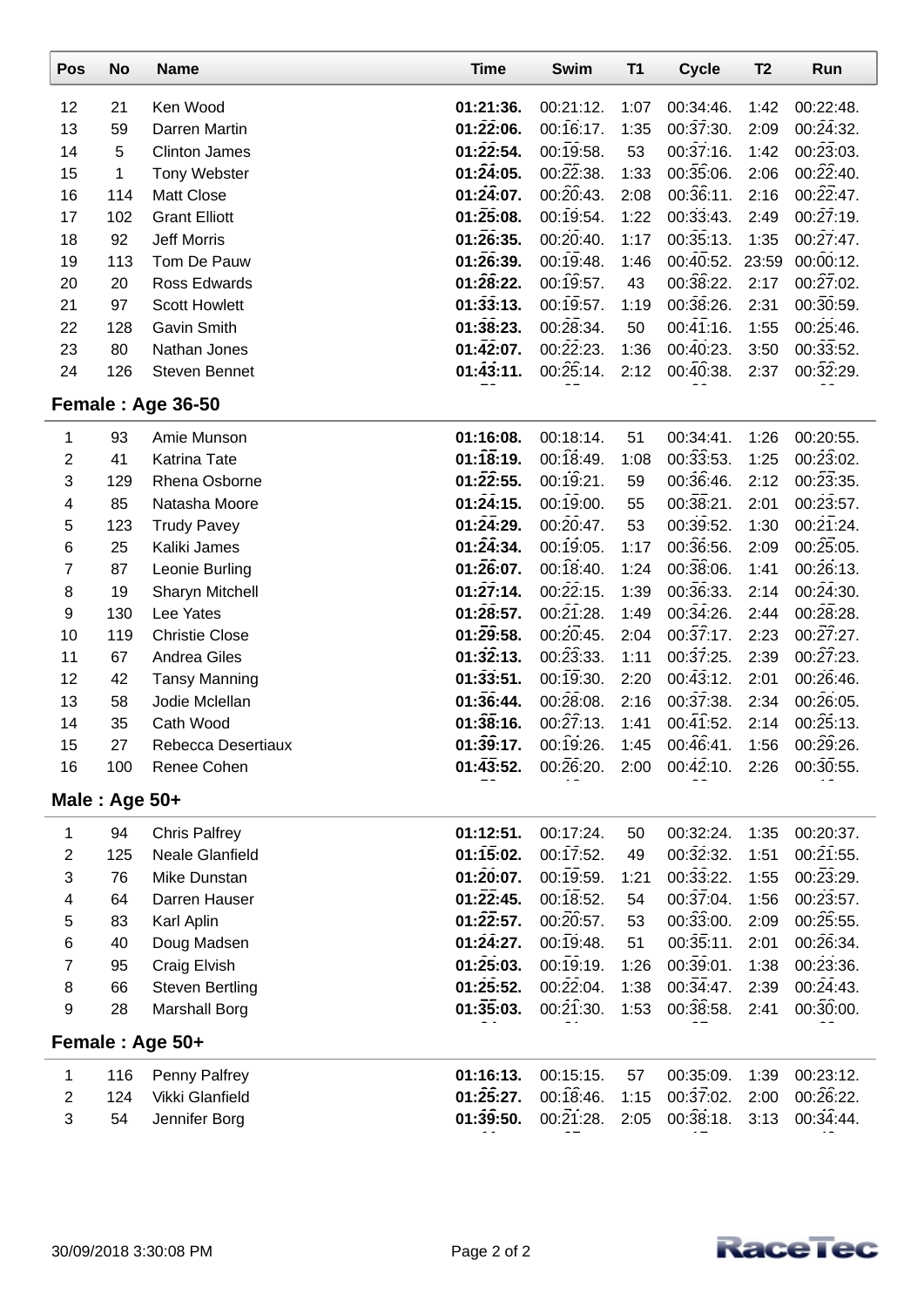### **Results by Category: Team Sprint Triathlon**

Date: **30 Sep 2018**

| <b>Pos</b>     | <b>No</b>          | <b>Name</b>                     | <b>Time</b> | <b>Swim</b> | <b>T1</b> | <b>Cycle</b>           | T <sub>2</sub> | Run       |
|----------------|--------------------|---------------------------------|-------------|-------------|-----------|------------------------|----------------|-----------|
|                |                    |                                 |             |             |           |                        |                |           |
| Male: All      |                    |                                 |             |             |           |                        |                |           |
| 1              | 51                 | <b>TEAM Good to Go</b>          | 01:15:11.   | 00:18:33.   | 1:20      | 00:30:24.              | 1:28           | 00:23:25. |
| $\overline{2}$ | 49                 | <b>TEAM Bundy Dads</b>          | 01:18:33.   | 00:14:39.   | 1:04      | 00:33:32.              | 2:13           | 00:27:01. |
| 3              | 53                 | TEAM The Wal's Boy's            | 01:19:15.   | 00:13:54.   | 56        | 00:37:27.              | 1:56           | 00:25:01. |
|                | <b>Female: All</b> |                                 |             |             |           |                        |                |           |
| 1              | 12                 | Team Waves, Wheels, Whiz        | 01:17:19.   | 00:18:28.   | 1:01      | 00:35:05.              | 1:29           | 00:21:13. |
| 2              | 99                 | TEAM 3 2 Many                   | 01:23:05.   | 00:13:04.   | 44        | 00:39:53.              | 1:31           | 00:27:50. |
| 3              | 61                 | TEAM Team Kym and Vic           | 01:26:30.   | 00:18:03.   | 58        | 00:39:53.              | 1:31           | 00:26:04. |
| 4              | 46                 | <b>TEAM 3D Diesel</b>           | 01:29:43.   | 00:18:22.   | 1:08      | $00:\overline{43}:21.$ | 2:05           | 00:24:45. |
|                | Mixed: All         |                                 |             |             |           |                        |                |           |
| 1              | 11                 | <b>TEAM House of Hair</b>       | 01:17:37.   | 00:16:09.   | 1:16      | 00:35:57.              | 1:33           | 00:22:40. |
| 2              | 32                 | TEAM Why Not?                   | 01:21:00.   | 00:19:36.   | 1:04      | 00:34:24.              | 1:45           | 00:24:08. |
| 3              | 31                 | TEAM 1770 OrangePeelers         | 01:25:45.   | 00:17:21.   | 1:03      | 00:36:20.              | 1:53           | 00:29:06. |
| 4              | 24                 | <b>TEAM Father Daughter</b>     | 01:26:17.   | 00:24:16.   | 1:23      | 00:34:28.              | 1:44           | 00:24:24. |
| 5              | 109                | <b>TEAM Meikleville Hillers</b> | 01:31:03.   | 00:22:11.   | 1:15      | 00:36:01.              | 1:52           | 00:29:42. |
| 6              | 17                 | <b>TEAM The knauth's</b>        | 01:38:16.   | 00:20:51.   | 1:19      | 00:46:05.              | 1:29           | 00:28:31. |
| 7              | 65                 | <b>TEAM Fossils</b>             | 01:46:10.   | 00:19:23.   | 1:18      | 00:41:54.              | 3:31           | 00:40:03. |
|                |                    |                                 |             |             |           |                        |                |           |

**57**

43

10

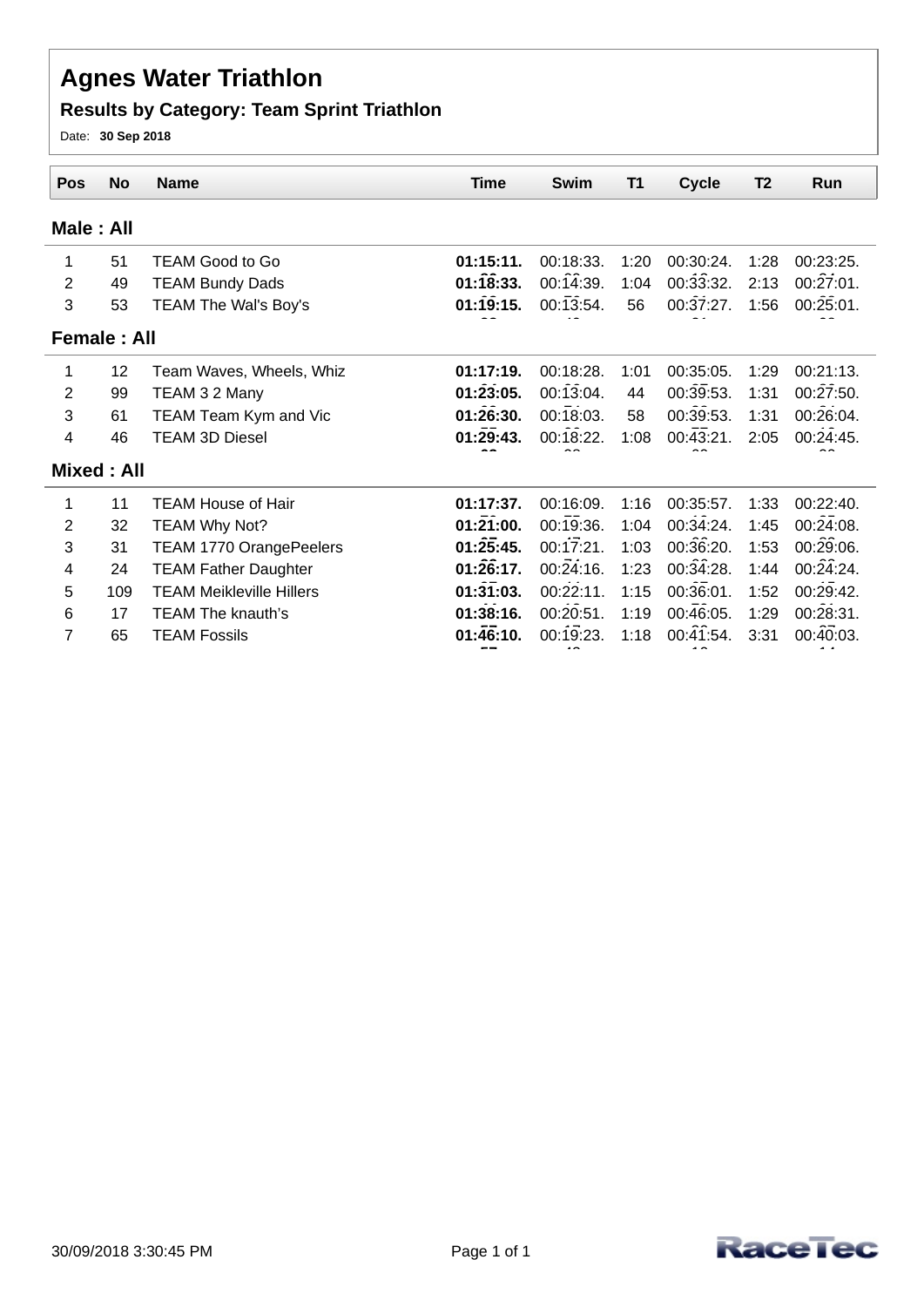### **Results by Category: Come'n'Tri Triathlon**

Date: **30 Sep 2018**

| Pos                     | No             | <b>Name</b>                 | <b>Time</b>       | Swim      | T1   | <b>Cycle</b>           | T <sub>2</sub> | Run          |
|-------------------------|----------------|-----------------------------|-------------------|-----------|------|------------------------|----------------|--------------|
|                         |                | Male: Under 16              |                   |           |      |                        |                |              |
| 1                       | 98             | Peyton Craig                | 00:35:36.         |           |      | 00:17:22.              | 1:18           | 00:09:27.    |
| $\overline{2}$          | 103            | Hayden Small                | 00:36:50.         | 00:07:59. | 33   | 00:17:47.              | 1:09           | 00:09:20.    |
| 3                       | 36             | Jacob Marinelli             | $00:\bar{37}:21.$ |           |      | 00:18:10.              | 1:10           | 00:09:16.    |
| $\overline{\mathbf{4}}$ | 26             | <b>Todd Williams</b>        | 00:41:00.         | 00:08:12. | 36   | 00:19:29.              | 1:27           | 00:11:14.    |
| 5                       | 55             | Nicholas Morley             | $00:\bar{43}:09.$ | 00:09:28. | 43   | 00:20:31.              | 1:32           | 00:10:53.    |
|                         |                | <b>Female: Under 16</b>     |                   |           |      |                        |                |              |
| 1                       | 122            | Pepe Pavey                  | 00:41:55.         | 00:08:55. | 39   | 00:19:44.              | 1:17           | 00:11:18.    |
| $\overline{2}$          | 86             | Sally Adamski               | 00:43:10.         | 00:08:55. | 54   | $00:\overline{21}:01.$ | 1:22           | 00:10:56.    |
| 3                       | 62             | <b>Emmily Lingard</b>       | 00:43:32.         |           |      | $00:\overline{21}:17.$ | 13:17          | 00:00:14.    |
| 4                       | 127            | Annali Philpott             | 00:44:11.         | 00:08:00. | 1:08 | 00:21:51.              | 1:14           | $00:11:56$ . |
| 5                       | 115            | Olivia Warmington           | 00:44:38.         |           |      | 00:22:41.              | 1:13           | 00:11:30.    |
| 6                       | 88             | Megan Adamski               | 00:44:55.         | 00:08:04. | 59   | $00:\overline{22}:13.$ | 1:13           | 00:12:24.    |
| $\overline{7}$          | 6              | Caitlin Jones               | 00:47:31.         | 00:08:03. | 56   | $00:\!22:13$ .         | 1:12           | 00:15:06.    |
|                         |                | Male: 16 And Above          |                   |           |      |                        |                |              |
| 1                       | 91             | <b>Phill Wise</b>           | 00:50:41.         | 00:12:27. | 1:52 | 00:22:36.              | 1:37           | 00:12:07.    |
| $\overline{2}$          | 14             | Geoff Penny                 | 00:51:36.         | 00:12:42. | 2:13 | $00:\overline{22}:12.$ | 1:34           | 00:12:52.    |
| 3                       | 50             | David Jones                 | 00:52:01.         | 00:09:57. | 3:39 | $00:\overline{22}:18.$ | 2:38           | 00:13:27.    |
| 4                       | 44             | Kieran Gibson               | 00:54:56.         | 00:12:30. | 2:05 | $00:\overline{22}:27.$ | 2:07           | 00:15:45.    |
| 5                       | 81             | Neville Lowe                | 00:56:42.         |           |      | $00:\!22:37.$          | 2:50           | 00:15:34.    |
| 6                       | $\overline{2}$ | Reg Pugh                    | 00:59:09.         | 00:11:00. | 3:07 | $00:\overline{23}:40.$ | 2:26           | $00:18:55$ . |
| $\overline{7}$          | 105            | Lindsay Jahn                | 01:03:31.         | 00:19:50. | 2:20 | $00:\overline{2}2:34.$ | 1:34           | 00:17:11.    |
|                         |                | <b>Female: 16 And Above</b> |                   |           |      |                        |                |              |
| $\mathbf{1}$            | 106            | <b>Kirsty Small</b>         | 00:41:14.         |           |      | 00:18:32.              | 1:32           | 00:11:50.    |
| $\overline{2}$          | 13             | Sarah Tibble                | 00:45:41.         | 00:09:27. | 1:31 | 00:20:19.              | 1:41           | 00:12:42.    |
| 3                       | 82             | Melinda Sevenson            | 00:48:36.         | 00:09:53. | 1:33 | 00:20:57.              | 2:39           | 00:13:32.    |
| 4                       | $\overline{7}$ | Jeanette Pretty             | 00:52:10.         | 00:10:10. | 1:54 | $00:\!2\bar{4}:\!33.$  | 1:49           | 00:13:41.    |
| 5                       | 63             | Narelle Sommerfeld          | 00:56:48.         | 00:14:09. | 2:18 | $00:\overline{24}:30.$ | 1:58           | 00:13:51.    |
| 6                       | 52             | <b>Tara Breslin</b>         | 01:00:39.         | 00:11:56. | 2:24 | 00:29:09.              | 1:46           | 00:15:21.    |